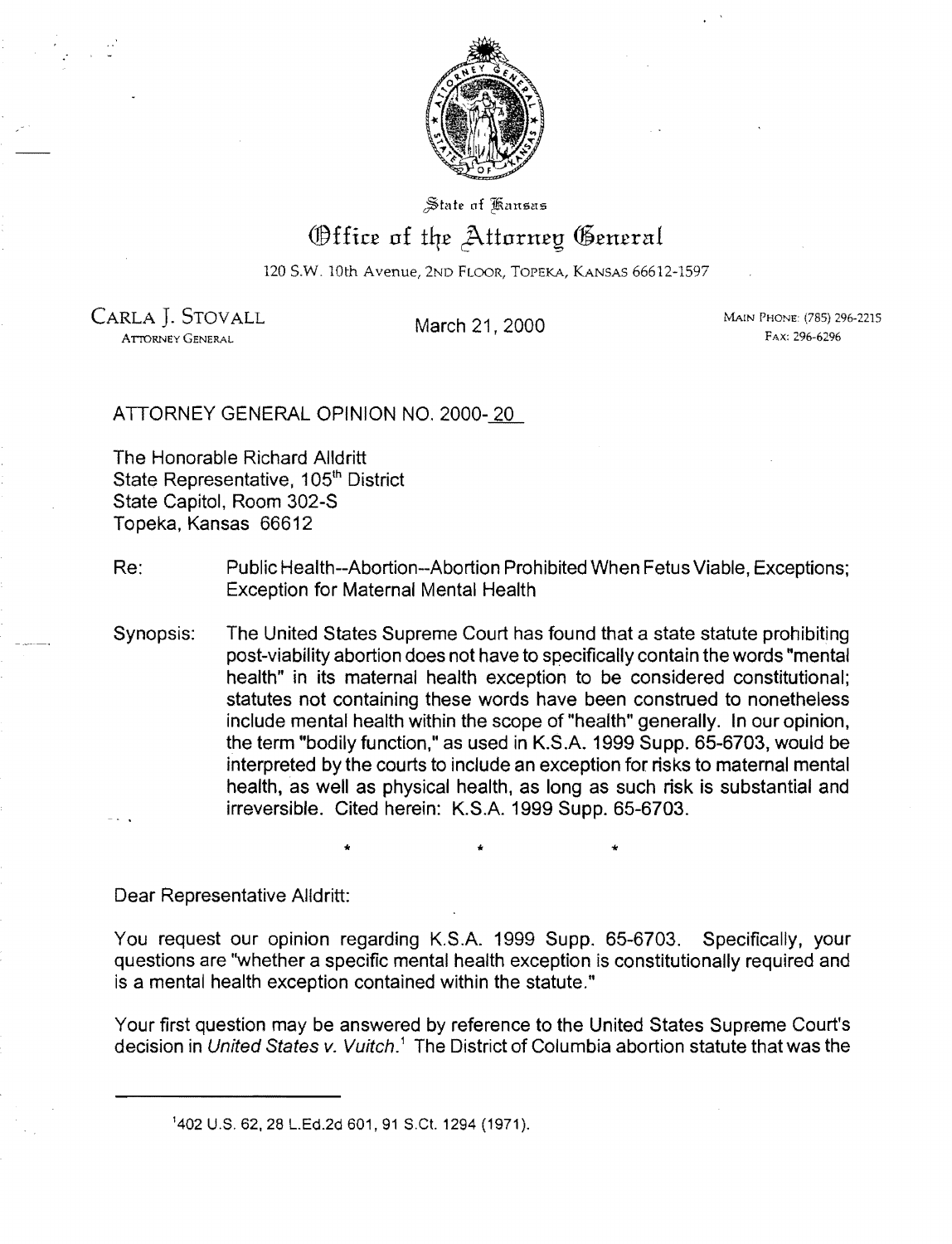## Representative Richard Alldritt Page 2

subject of that case prohibited performance of any abortion except "as necessary for the preservation of the mother's life or health ...."<sup>2</sup> Milan Vuitch, a doctor who had been indicted for producing and attempting to produce abortions in violation of this provision, challenged the statute as vague because the term "health" as used in the statute was "ambivalent and uncertain."<sup>3</sup> While the trial court had "apparently felt that the term was vague because there 'is no indication whether it includes varying degrees of mental as well as physical health,' 305 F.Supp., at 1034," the Supreme Court upheld the statute finding that "properly construed the District of Columbia abortion law is not unconstitutionally vague."<sup>4</sup> The Court found that the statute had been previously interpreted by another federal district court judge "to permit abortions 'for mental health reasons whether or not the patient had a previous history of mental defects.' [313 F.Supp.], at 1174-1175."5 The Court then stated:

\"We see no reason why this interpretation of the statute should not be followed. Certainly this construction accords with the general usage and modern understanding of the word 'health,' which includes psychological as well as physical well-being. Indeed Webster's Dictionary, in accord with that common usage, properly defines health as the '(s)tate of being ... sound in body (or) mind.' Viewed in this light, the term 'health' presents no problem of vagueness. Indeed, whether a particular operation is necessary for a patient's physical or mental health is a judgment that physicians are obviously called upon to make routinely whenever surgery is considered."<sup>6</sup>

Thus, the United States Supreme Court has upheld abortion statutes that do not contain a specific mental health exception, at least when the statute in question can be construed to include such an exception.

You next inquire whether, while not specifically stated, K.S.A. 1999 Supp. 65-6703 nevertheless contains a mental health exception.

K.S.A. 1999 Supp. 65-6703 states as follows:

"(a) No person shall perform or induce an abortion when the fetus is viable unless such person is a physician and has a documented referral from another physician not legally or financially affiliated with the physician performing or inducing the abortion and both physicians determine that: (1)

 $^{6}$ Id.

<sup>&</sup>lt;sup>2</sup> Vuitch, 91 S.Ct. at 1297. [This case was decided two years prior to Roe v. Wade, 410 U.S. 113, 35 L.Ed.2d 147, 93 S.Ct. 705 (1973) and did not reach the issue of whether abortion prohibitions such as this applying to all stages of pregnancy violate a woman's constitutional right of privacy.]

 $31d$ ., at 1298.

 $4$ Id., at 1299.

 $5/d$ .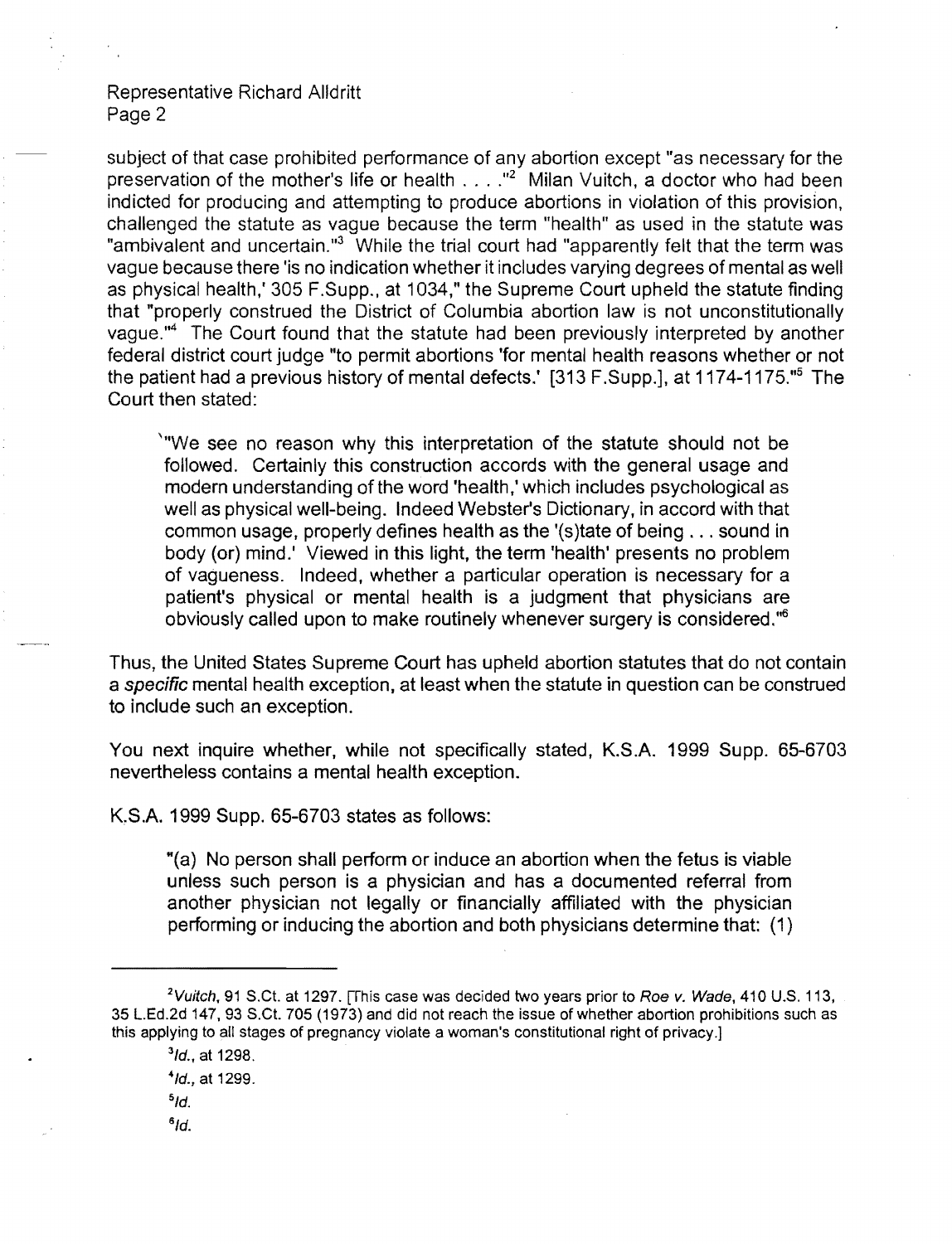Representative Richard Alldritt Page 3

> The abortion is necessary to preserve the life of the pregnant woman; or (2) a continuation of the pregnancy will cause a substantial and irreversible impairment of a major bodily function of the pregnant woman. $"$

At least one court has interpreted language identical to that which is emphasized in the above-quoted statute to include mental functions:

"The answer to the third question, whether compliance with Public Law 187's informed consent provisions may be excused when compliance threatens to cause the woman severe psychological harm, is affirmative. Such circumstances are covered by the exception, assuming they are not temporary, as our answer to the previous question indicates.

"Plaintiffs draw a distinction between mental process and bodily function which they maintain is irreconcilable. Mental processes are done by the brain, of course, and the brain is an organ, so mental processes are bodily functions even though they are not mechanical or chemical. Persons who suffer mental health injuries are often substantially and irreversibly disabled. A woman faced with this risk may be excused from compliance with the informed consent requirements when her physician concludes through good faith clinical judgment that an abortion is medically indicated.

"It is also possible that a woman may suffer long term emotional or psychological injury from making an ill-informed decision to abort a pregnancy. The legislature has attempted to ensure that women receive the best information available when making this decision and to provide an exception when the information is not helpful because an abortion is medically necessary. Public Law 187's medical emergency exception excuses a woman from the informed consent requirement when there is a significant threat to her life or health, physical and mental.<sup>48</sup>

In Planned Parenthood of Southern Pennsylvania v. Casey,<sup>9</sup> the United States Supreme Court reviewed Pennsylvania's medical emergency statute, which also.contains language identical to that we have highlighted in the above reference to K:S.A. 1999 Supp. 65-6703:

"Under the statute, a medical emergency is

"'[t]hat condition which, on the basis of the physician's good faith clinical judgment, so complicates the medical condition of a pregnant woman as to necessitate the immediate abortion of her pregnancy to avert her death or for

<sup>7</sup>Emphasis added.

<sup>&</sup>lt;sup>8</sup>A Woman's Choice-East Side Women's Clinic v. Newman, 671 N.E.2d 104, 111 (Ind. 1996). 9505 U.S. 833,120 L.Ed.2d 674,112 S.Ct. 2791(1992).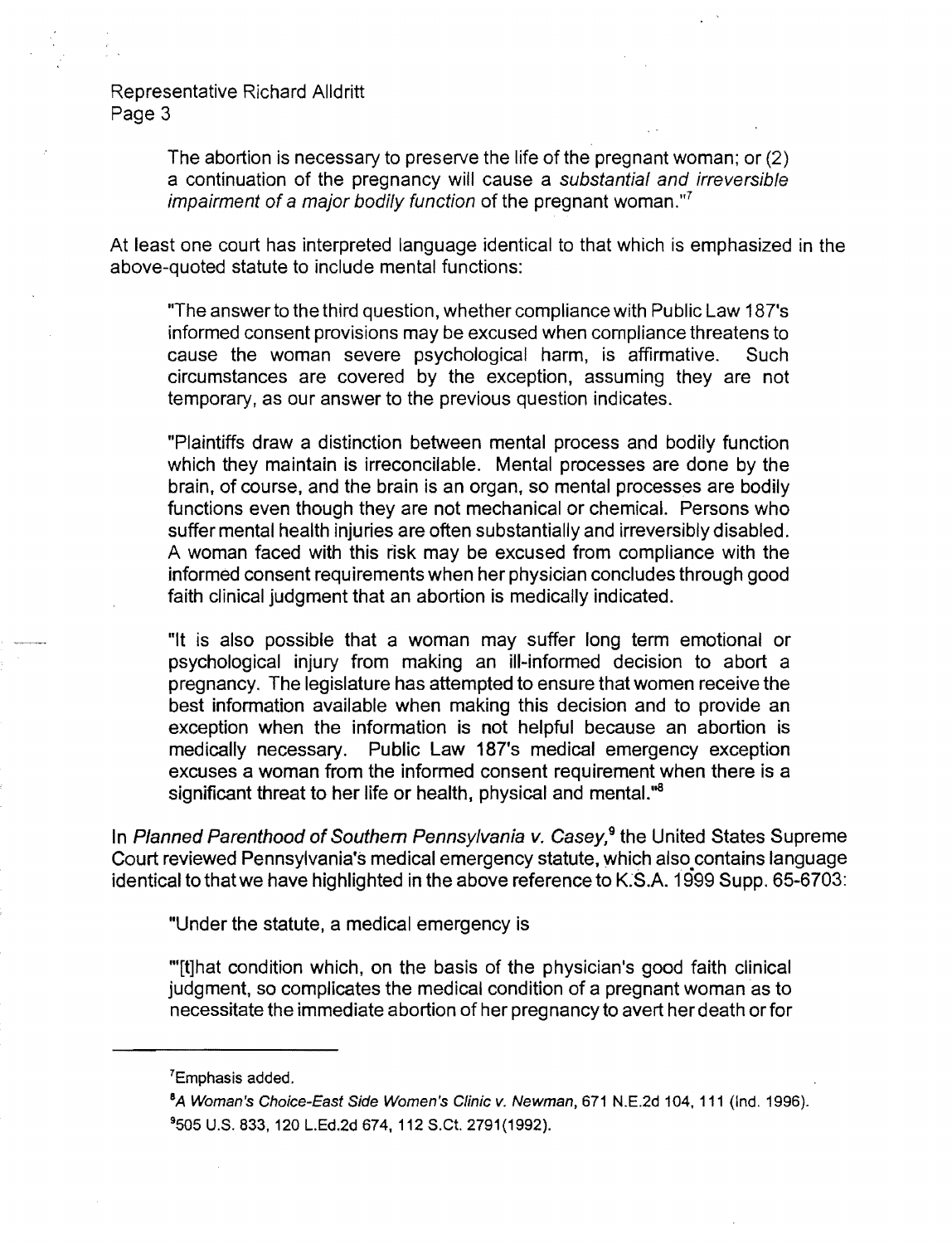Representative Richard Alldritt Page 4

> which a delay will create serious risk of substantial and irreversible impairment of a major bodily function.' 18 Pa.Cons.Stat. § 3203 (1990).

> "Petitioners argue that the definition is too narrow, contending that it forecloses the possibility of an immediate abortion despite some significant health risks. If the contention were correct, we would be required to invalidate the restrictive operation of the provision, for the essential holding of Roe forbids a State to interfere with a woman's choice to undergo an abortion procedure if continuing her pregnancy would constitute a threat to her health. [Citations omitted.] $n^{10}$

Because the Court of Appeals had interpreted the Pennsylvania statute "to assure that compliance with its abortion regulations would not in any way pose a significant threat to the life or health of a woman," the Supreme Court deferred to that interpretation and concluded that "as construed by the Court of Appeals, the medical emergency definition imposes no undue burden on a woman's abortion right."<sup>11</sup> In correlating the phrase "serious risk of substantial and irreversible impairment of a major bodily function" to the term "health," the Court drew in more than what some may consider "bodily function" to mean. In several other instances involving abortion statutes, the Supreme Court has concurred with lower court rulings that have defined "health" to include mental as well as physical maladies. The Court's decision in U.S. v. Vuitch,<sup>12</sup> discussed previously, was one such instance. Doe v. Bolton,<sup>13</sup> decided the same day as Roe v. Wade,<sup>14</sup> was another:

"We agree with the District Court, 319 F.Supp., at 1058, that the medical judgment may be exercised in the light of all factors-physical, emotional, psychological, familial, and the woman's age-relevant to the well-being of the patient. All these factors may relate to health. This allows the attending physician the room he needs to make his best medical judgment. And it is room that operates for the benefit, not the disadvantage, of the pregnant woman."<sup>15</sup>

Lower federal courts have held statutes unconstitutional that cannot be read to contain a mental health exception. The United States Court of Appeals for the sixth circuit has stated:

 $11d$ .

<sup>14</sup>Supra, note 2.

<sup>1°505</sup> U.S. at 879-880, 112 S.Ct. at 2822.

<sup>&</sup>lt;sup>12</sup>Supra, note 1.

<sup>13</sup>410 U.S. 179,35 L.Ed.2d 201, 93 S.Ct. 739 (1973).

<sup>&</sup>lt;sup>15</sup>Doe v. Bolton, 410 U.S. at 192, 93 S.Ct. at 747. See also Harris v. McRae, 448 U.S. 297, 316, 65 L.Ed.2d 784, 100 S.Ct. 2671, 2687 (1980).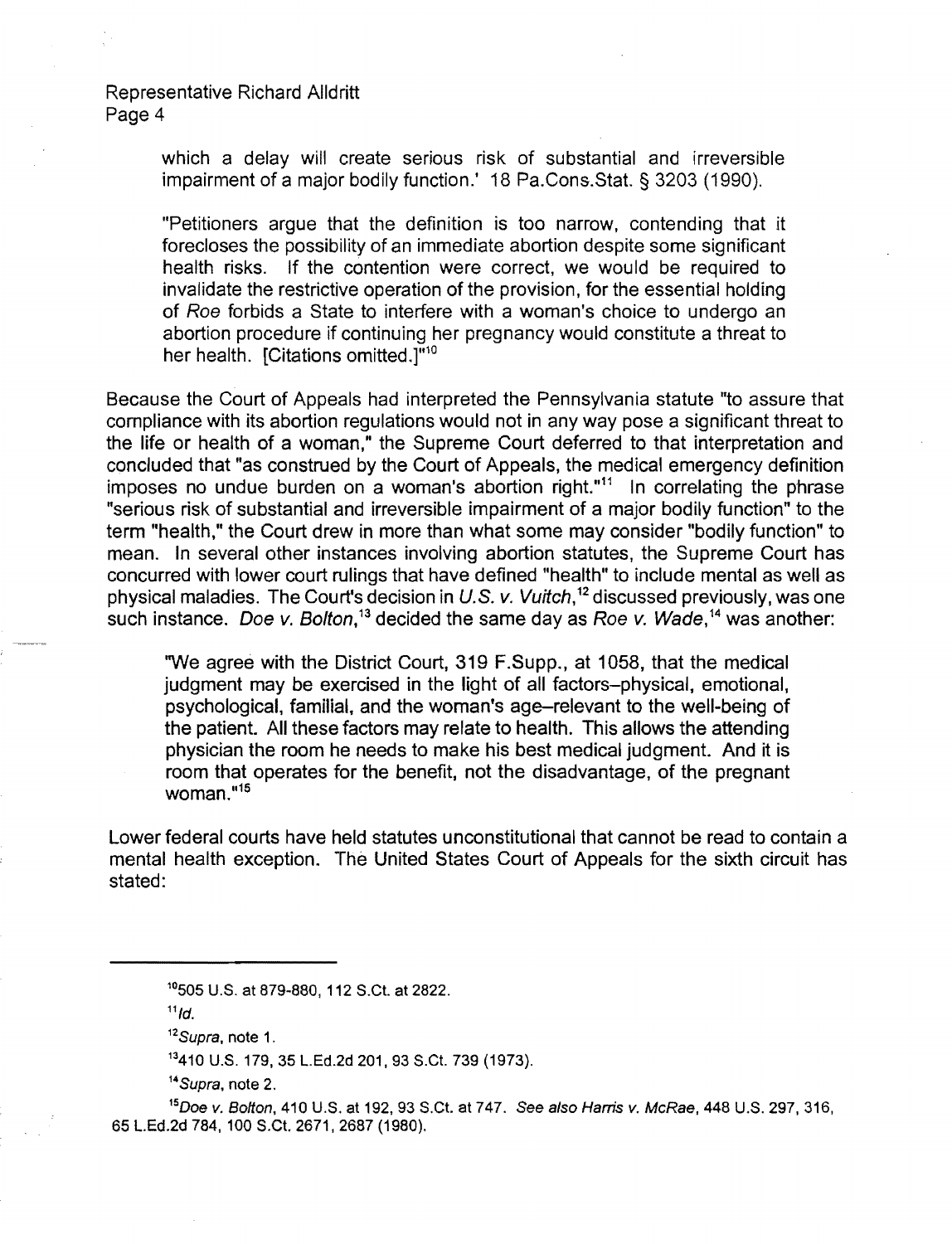Representative Richard Alldritl Page 5

> "We believe the Court will hold, despite its decision in Casey, that a woman has the right to obtain a post-viability abortion if carrying a fetus to term would cause severe non-temporary mental and emotional harm. Doe and Vuitch -which both involved regulations essentially prohibiting, as opposed to delaying, abortions-strongly suggest that a State must provide a maternal health exception to an abortion ban that encompasses situations where a woman would suffer severe mental or emotional harm if she were unable to obtain an abortion. Moreover, Roe and Doe were decided on the same day and 'are to be read together.' Roe 410 U.S. at 165, 93 S.Ct. at 733. Therefore, Roe's prohibition on state regulation when an abortion is necessary for the 'preservation of the life or health of the mother,' id., must be read in the context of the concept of health discussed in Doe, see id. at 191-92, 93 S.Ct. at 747-48. Accordingly, the Act's medical necessity exception is unconstitutional, because it does not allow post-viability abortions where necessary to prevent a serious non-temporary threat to a pregnant woman's mental health."16

Because the United States Supreme Court has placed a paramount emphasis on maternal health throughout all stages of pregnancy holding that states must carve out an exception for the life and health of the pregnant woman even in post-viability abortion prohibition statutes, and because it has defined health to include mental aspects, we believe the courts would likewise construe K.S.A. 1999 Supp. 65-6703(a}(2} to include a mental health exception. This interpretation is consistent with what has been publically stated by the legislation's principal authors, and the Governor, to have been their intent when passing K.S.A. 1999 Supp. 65-6703.<sup>17</sup> We recognize that K.S.A. 1999 Supp. 65-6721 was passed at the same time using the phrase "substantial and irreversible impairment of a major physical or mental function" in its maternal health exception provision.<sup>18</sup> However, there is no evidence that the Legislature intended "bodily function" to be something different than "physical or mental function"; they may just be two ways of saying the very same thing. In light of all the above case law and apparent legislative intent, we do not believe the difference between the two provisions would compel a different conclusion.

In summary, the United States Supreme Court has found that a state statute prohibiting post-viability abortion does not have to specifically contain the words "mental health" in its maternal health exception to be considered constitutional; statutes not containing these words have been construed to nonetheless include mental health within the scope of "health" generally. **In** our opinion, the term "bodily function," as used in K.S.A. 1999 Supp.

<sup>&</sup>lt;sup>16</sup>Women's Medical Professional Corp. v. Voinovich, 130 F.3d 187, 209 (6<sup>th</sup> Cir. 1997), cert. den. 523 U.S. 1036, 140 L.Ed.2d 496,118 S.Ct. 1347 (1998). See also Planned Parenthood of Central New Jersey v. Vemiero, 41 F.Supp.2d 478 (O.N.J. 1998).

<sup>&</sup>lt;sup>17</sup>Letter from Representative Tim Carmody to the Kansas City Star, April 22, 1998; letter from Senator Tim Emert to Governor Bill Graves, April 24, 1998; Governor's Message to the House, April 27, 1998.

<sup>18</sup>L.1998, Ch. 142, §§ 15,18.